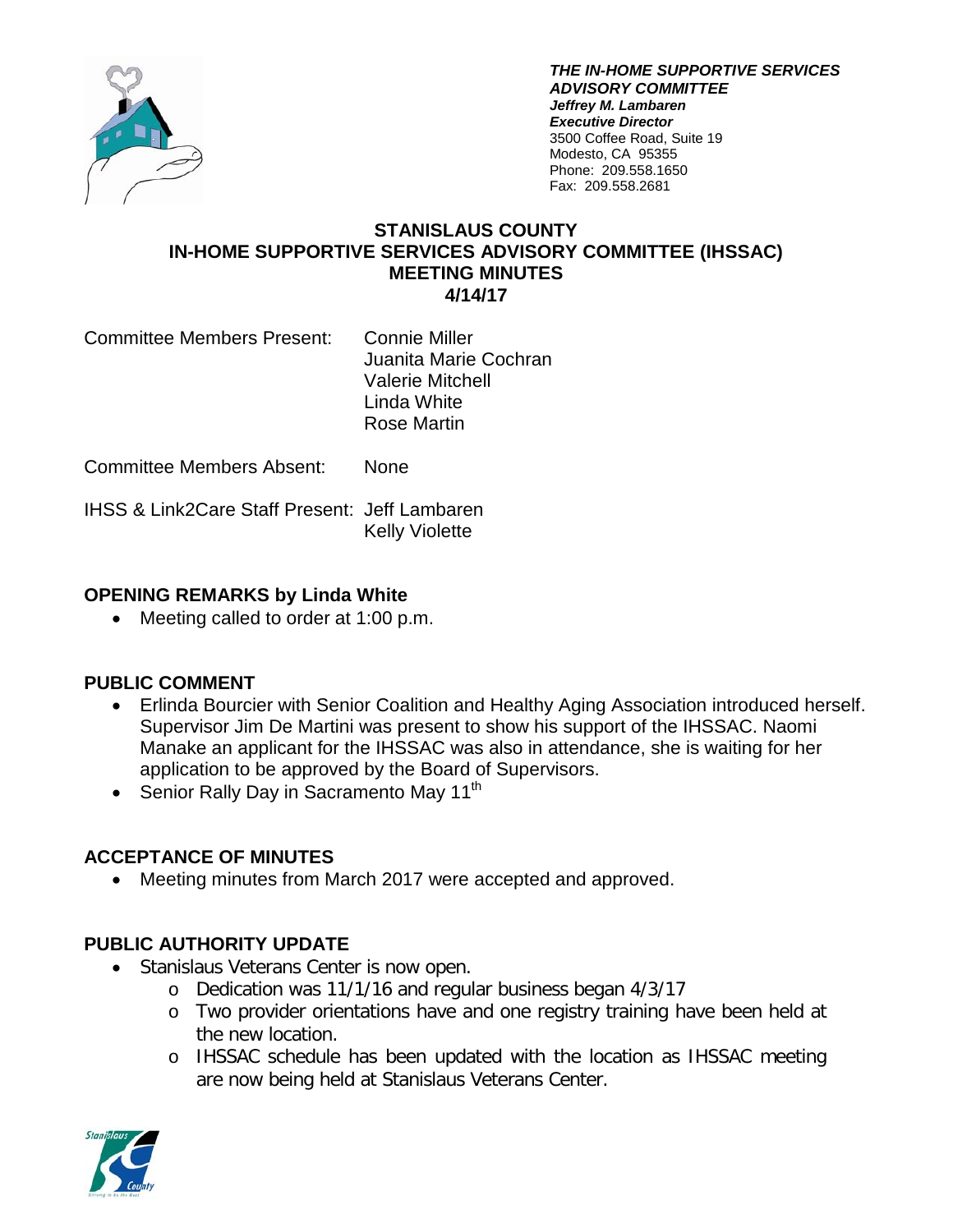### **BUDGET UPDATE**

- Negotiations have begun with the California State Association of Counties (CSAC) Department of Social Services and Governor regarding the loss of the Maintenance of Effort (MOE) effective 7/1/17.
- There is an Assembly proposal to fill the counties funding short fall, due to the pending loss of MOE funding, using a revolving fund which would provide temporary funding until realignment funding was sufficient to fund the short fall. A second proposal in development to reinstitute the MOE, but with a higher share of cost for the counties.
- More information will occur with the release of Governor's May Revise Budget.

### **LEGISLATIVE UPDATE**

• The bills the Committee was tracking are in various committees in the Assembly and Senate: AB 237 - Gonzalez Fletcher, AB 432, AB 1174-Harper-Melendez, SB 177- Nguyen and SB 202-Dodd. Action will resume after the Legislature returns from Spring Recess. AB 728-Waldron-Crimes ineligible for expungement: elder abuse had two hearing scheduled and both were canceled at the Authors request.

### **MEMBERSHIP UPDATE**

- IHSSAC has the funding to create post card but to mail out the postage may be an expense that can't be completed for approximately 11,000. Creating a flyer and to mail may be more cost efficient.
	- o Work with Healthy Aging to add an article about joining the Committee to their news which will be sent out in October.
	- o There is an Age with Movement event at La Loma park, May  $5<sup>th</sup>$  from 8:00-12:00 that could also be used to recruit new members. The cost for a booth is \$100.00
	- o Senior Foundation and Senior Coalition may have members who would like to participate in the IHSS Advisory Committee.
	- o Public Services Announcements or Stanislaus/Contentment Wealth Magazine are options for an article to spotlight IHSSAC and solicit membership.

### **CICA WORKSHOP**

• Motion - approved for up to 3 IHSSAC members to attend CICA workshop on May 24-  $25<sup>th</sup>$  in Sacramento. More information about this event at the next meeting.

### **MEETING CALENDAR FOR 2017- UPDATED**

• The IHSSAC meetings are scheduled for the  $2^{nd}$  Fridays of the month, with the exception of November, which has no meeting. The meeting schedule has been updated and posted on the website. All meetings are now located at the Stanislaus Veterans Center at 3500 Coffee Rd, Suite 19 in Modesto.